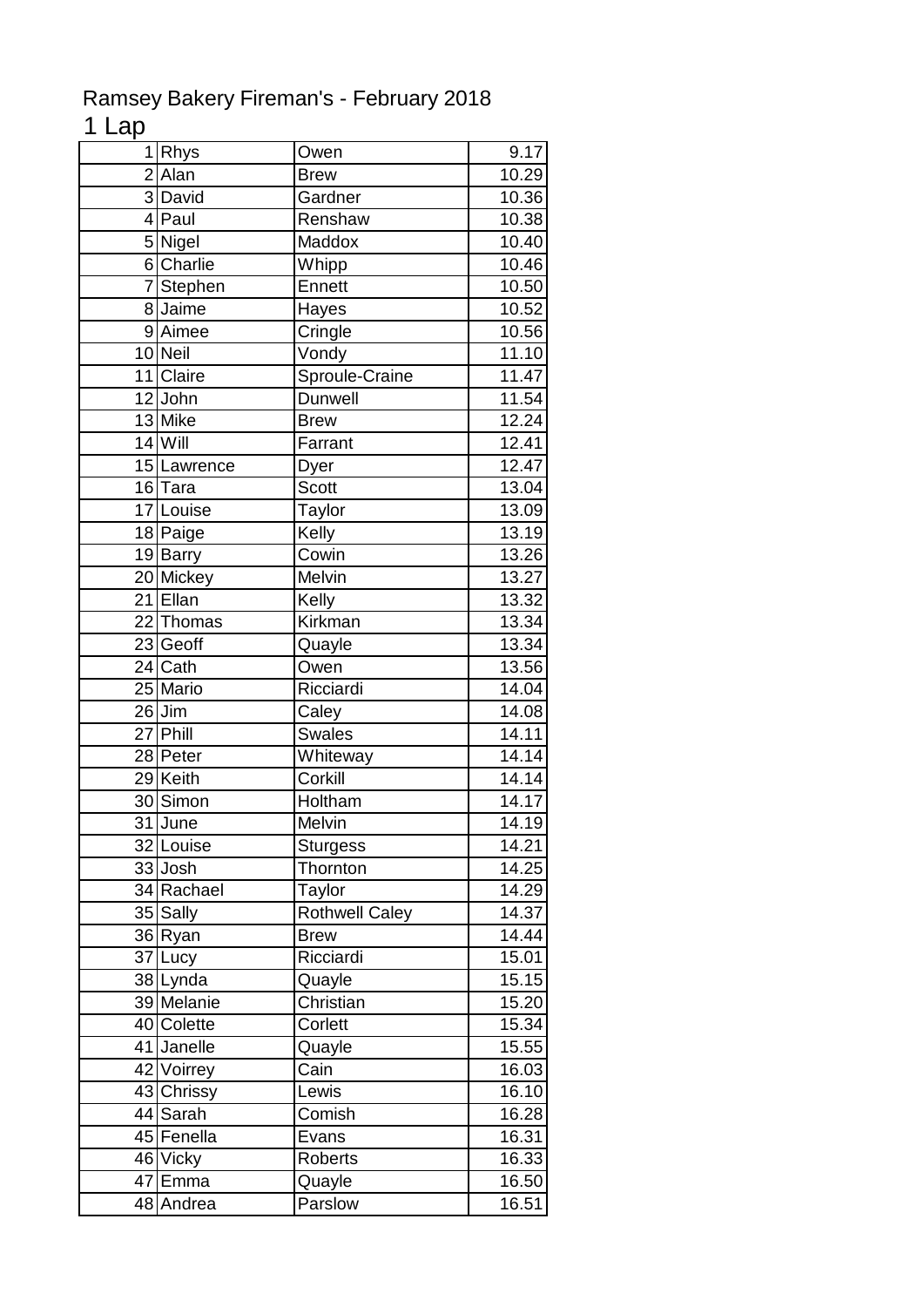| 49 Carol     | Roy           | 17.05 |
|--------------|---------------|-------|
| 50 Anne      | Crellin       | 17.40 |
| 51 Geoffrey  | Hall          | 17.41 |
| 52 Annabel   | Forgie        | 18.16 |
| 53 Andrew    | Le Prevost    | 20.18 |
| 54 Helen     | Teare         | 20.21 |
| 55 Sylvia    | Kennaugh      | 20.49 |
| 56 Leanne    | <b>Miller</b> | 21.37 |
| 57 Catriona  | Farrant       | 23.58 |
| 58 Carolanne | Hanley        | 26.39 |

## 3 LAP

| 1 | <b>Ollie</b> | Lockley          | 24.59 |
|---|--------------|------------------|-------|
|   | 2 Alan       | Corlett          | 25.44 |
|   | 3Jack        | Okell            | 27.23 |
|   | 4 William    | Draper           | 28.38 |
|   | 5 Rachel     | Franklin         | 29.25 |
|   | 6 Paul       | Rodgers          | 30.05 |
| 7 | Matt         | Callister        | 32.02 |
|   | 8 Kevin      | Deakes           | 32.25 |
|   | 9James       | Moffett          | 32.39 |
|   | 10 Adam      | Huxham           | 32.44 |
|   | 11 James     | <b>Strickett</b> | 32.52 |
|   | 12 Andrew    | Falconer         | 32.55 |
|   | 13 Sam       | Quilleash        | 33.01 |
|   | 14 Daniel    | Phair            | 33.07 |
|   | 15 Stuart    | <b>Storie</b>    | 33.10 |
|   | 16 Jayden    | Fayle            | 33.15 |
|   | 17 Paul      | Cubbon           | 34.19 |
|   | 18 Rosy      | Craine           | 34.27 |
|   | 19 Peter     | Callin           | 34.47 |
|   | $20$  lan    | <b>Drake</b>     | 34.56 |
|   | 21 Gordon    | Crowe            | 35.27 |
|   | 22 Helen     | Taylor           | 35.34 |
|   | 23 Paul      | Perkins          | 35.38 |
|   | 24 Paraic    | O'Dowd           | 35.48 |
|   | 25 Conor     | Sullivan         | 36.37 |
|   | 26 Aaron     | Schade           | 36.57 |
|   | 27 Ash       | Collinge         | 37.13 |
|   | 28 Phil      | Littlejohns      | 37.23 |
|   | 29 Stephen   | <b>Brown</b>     | 37.24 |
|   | 30 Voirrey   | Cashin           | 37.29 |
|   | 31 Garry     | <b>Sherry</b>    | 37.58 |
|   | 32 Nicola    | <b>Bowker</b>    | 37.58 |
|   | 33 Jason     | Parry            | 38.02 |
|   | 34 Shane     | Larkin           | 38.42 |
|   | 35 John      | Sansom           | 39.06 |
|   | 36 Joanne    | Schade           | 39.08 |
|   | 37 Graham    | <b>Burden</b>    | 39.15 |
|   | 38 David     | Doye             | 39.18 |